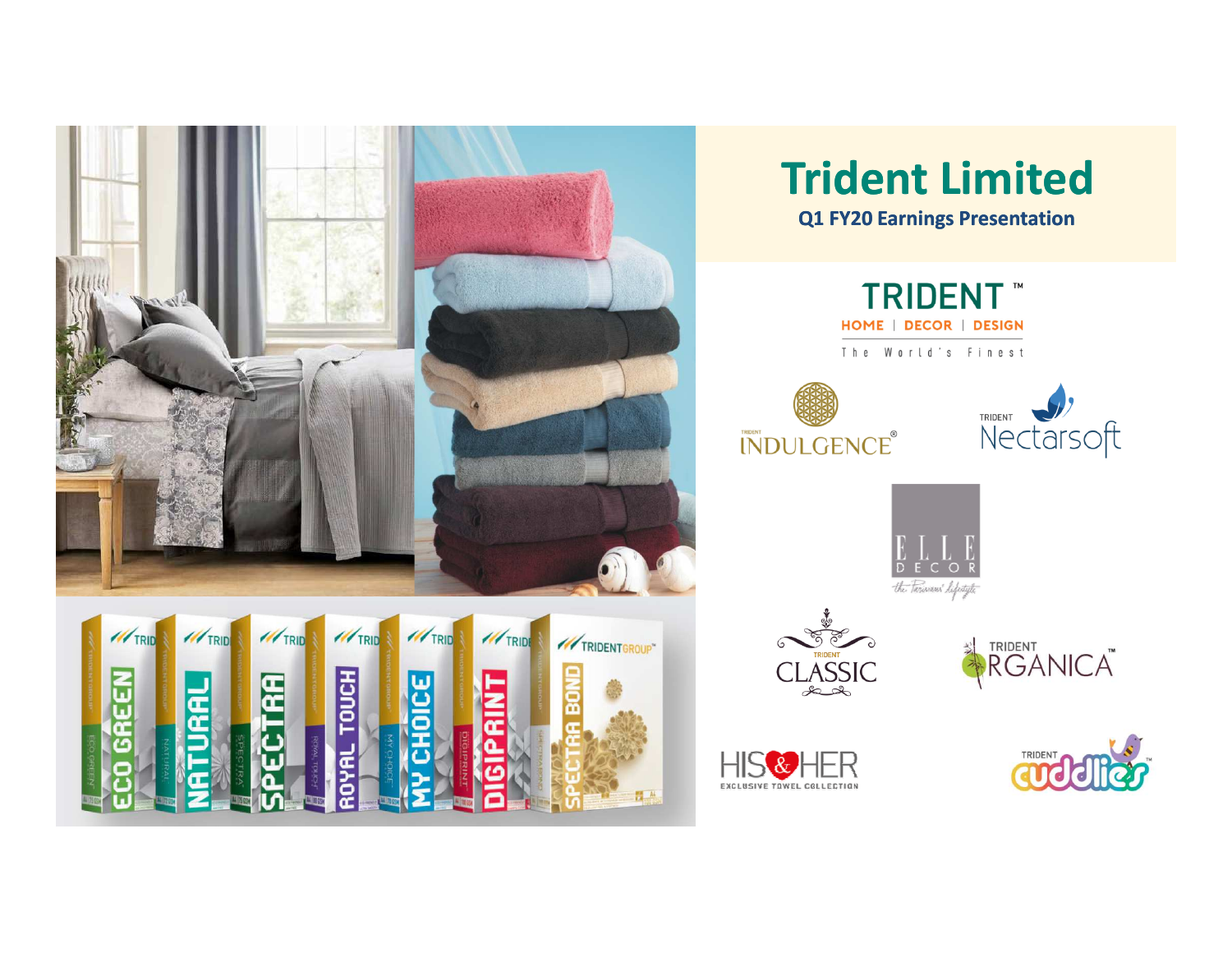#### **Safe Harbour**

This presentation has been prepared by Trident Limited (the "**Company**") for general information purposes only, without regard to any specific objectives, suitability, financial situations and needs of any particular person and does not constitute any recommendation or form part of any offer or invitation, directly or indirectly, in any manner, or inducement to sell or issue, or any solicitation of any offer to purchase or subscribe for, any securities of the Company, nor shall it or any part of it or the fact of its distribution form the basis of, or be relied on in connection with, any contract or commitment therefor. This<br>pres presentation does not solicit any action based on the material contained herein. Nothing in this presentation is intended by the Company to be construed as legal, accounting or tax advice.

This presentation has been prepared by the Company based upon information available in the public domain. This presentation has not been approved and will not or may not be reviewed or approved by any statutory or requlatory authority in India or by any Stock Exchange in India. This presentation may include statements which may constitute forward-looking statements. The actual results could differ materially from those projected in any such forward-looking statements because of various factors. The Company assumes no responsibility to publicly amend, modify or revise any forward-looking statements, on the basis of any subsequent developments, information or events, or otherwise.

This presentation contains certain forward-looking statements relating to the business, financial performance, strategy and results of the Company and/ or the industry in which it operates. Forward-looking statements are statements concerning future circumstances and results, and any other statements that are not historical facts, sometimes identified by the words including, without limitation "believes". "expects", "predicts", "intends", "projects", "plans", "estimates", "aims", "foresees", "anticipates", "targets", and similar expressions. The forward-looking statements, including those cited from third party sources, contained in this presentation are based on numerous assumptions and are uncertain and subject to risks. A multitude of factors including, but not limited to, changes in demand, competition and technology, can cause actual events, performance or results to differ significantly from any anticipated development. Neither the Company nor its affiliates or advisors or representatives nor any of its or their parent or subsidiary undertakings or any such person's officers or employees quarantees that the assumptions underlying such forward-looking statements are free from errors nor does either accept any responsibility for the future accuracy of the forward-looking statements contained in this presentation or the actual occurrence of the forecasted developments. Forward-looking statements speak only as of the date of this presentation and are not quarantees of future performance. As a result, the Company expressly disclaims any obligation or undertaking to release any update or revisions to any forward-looking statements in this presentation as a result of any change in expectations or any change in events, conditions, assumptions or circumstances on which these forward looking statements are based. Given these uncertainties and other factors, viewers of this presentation are cautioned not to place undue reliance on these forward-looking statements.

The information contained in these materials has not been independently verified. None of the Company, its directors, promoter or affiliates, nor any of its or their respective employees, advisers or representatives or any other person accepts any responsibility or liability whatsoever, whether arising in tort, contract or otherwise, for any errors, omissions or inaccuracies in such information or opinions or for any loss, cost or damage suffered or incurred howsoever arising, directly or indirectly, from any use of this presentation or its contents or otherwise in connection with this presentation, and makes no representation or warranty, express or implied, for the contents of this presentation including its accuracy, fairness, completeness or verification or for any other statement made or purported to be made by any of them, or on behalf of them, and nothing in this presentation or at this presentation shall be relied upon as a promise or representation in this respect, whether as to the past or the future. Past performance is not a quide for future performance. The information contained in this presentation is current, and if not stated otherwise, made as of the date of this presentation. The Company undertakes no obligation to update or revise any information in this presentation as a result of new information, future events or otherwise. Any person/ party intending to provide finance/ invest in the shares/ businesses of the Company shall do so after seeking their own professional advice and after carrying out their own due diligence procedure to ensure that they are making an informed decision.

This presentation is not a prospectus, a statement in lieu of a prospectus, an offering circular, an advertisement or an offer document under the Companies Act, 2013, as amended, the Securities and Exchange Board of India (Issue of Capital and Disclosure Reauirements) Reaulations, 2009, as amended, or any other applicable law in India.

This presentation is strictly confidential and may not be copied or disseminated, in whole or in part, and in any manner or for any purpose. No person is authorized to give any information or to make any representation not contained in or inconsistent with this presentation and if given or made, such information or representation must not be relied upon as having been authorized by any person. Failure to comply with this restriction may constitute a violation of the applicable securities laws. Neither this document nor any part or copy of it may be distributed, directly or indirectly, in the United States. The distribution of this document in certain jurisdictions may be restricted by law and persons in to whose possession this presentation comes should inform themselves about and observe any such restrictions. By reviewing this presentation, you agree to be bound by the foregoing limitations. You further represent and agree that you are located outside the United States and you are permitted under the laws of your the laws of your *jurisdiction to receive this presentation.*

This presentation is not an offer to sell or a solicitation of any offer to buy the securities of the Company in the United States or in any other jurisdiction where such offer or sale would be unlawful. Securities may not be offered, sold, resold, pledged, delivered, distributed or transferred, directly or indirectly, in to or within the United States absent registration under the Securities Act, except pursuant to an exemption from, or in a transaction not subject to, the registration requirements of the Securities Act and in compliance with any applicable securities laws of any state or other jurisdiction of the United States. The Company's securities have not been and will not be registered under the United States Securities Act of 1933, as amended.

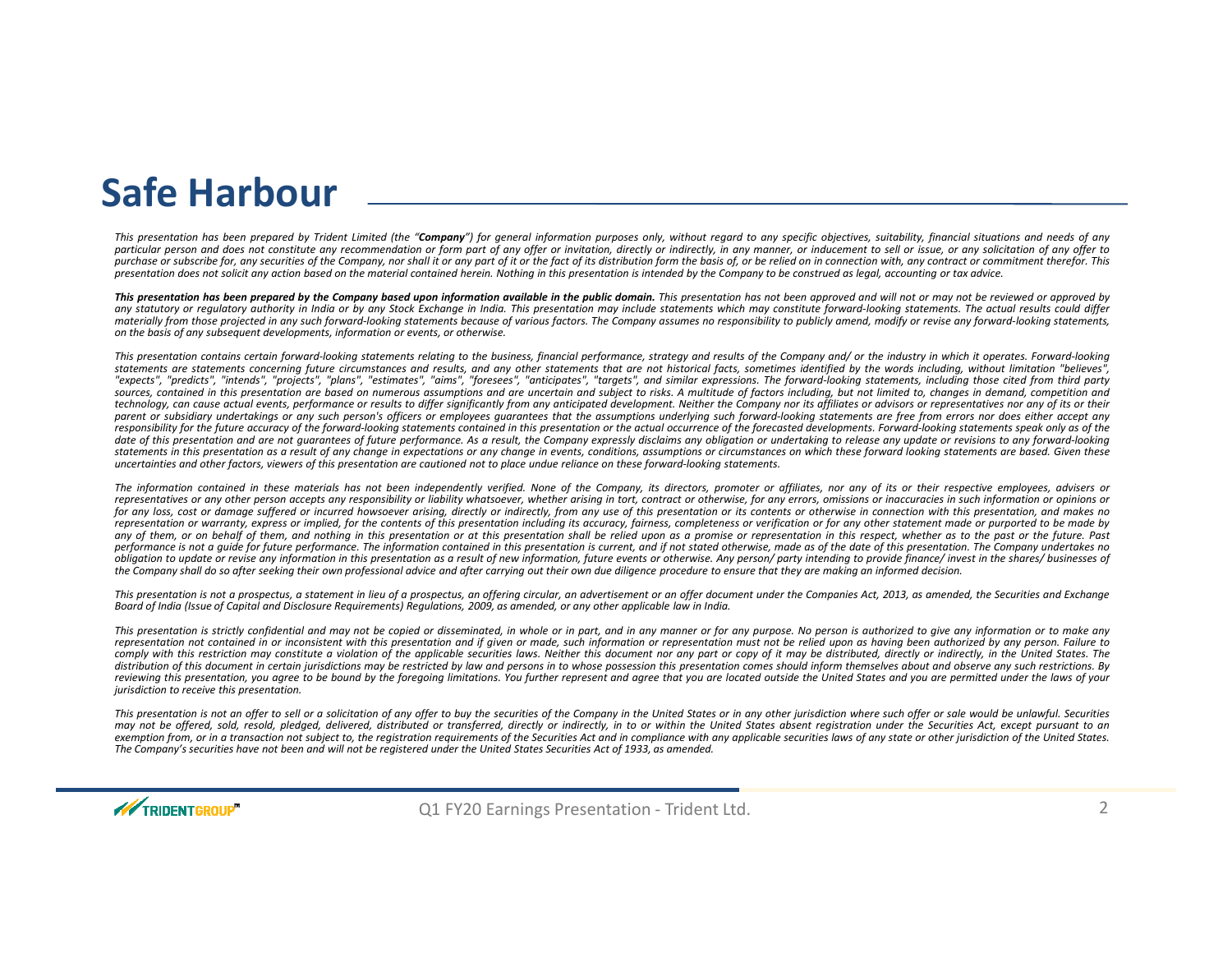#### **OverviewTextilesS** Paper **Largest Player in terms of Terry Towel Capacity & One of the largest players in Home Textile Space in IndiaHighest Operating Margin amongKey Listed Players in India**







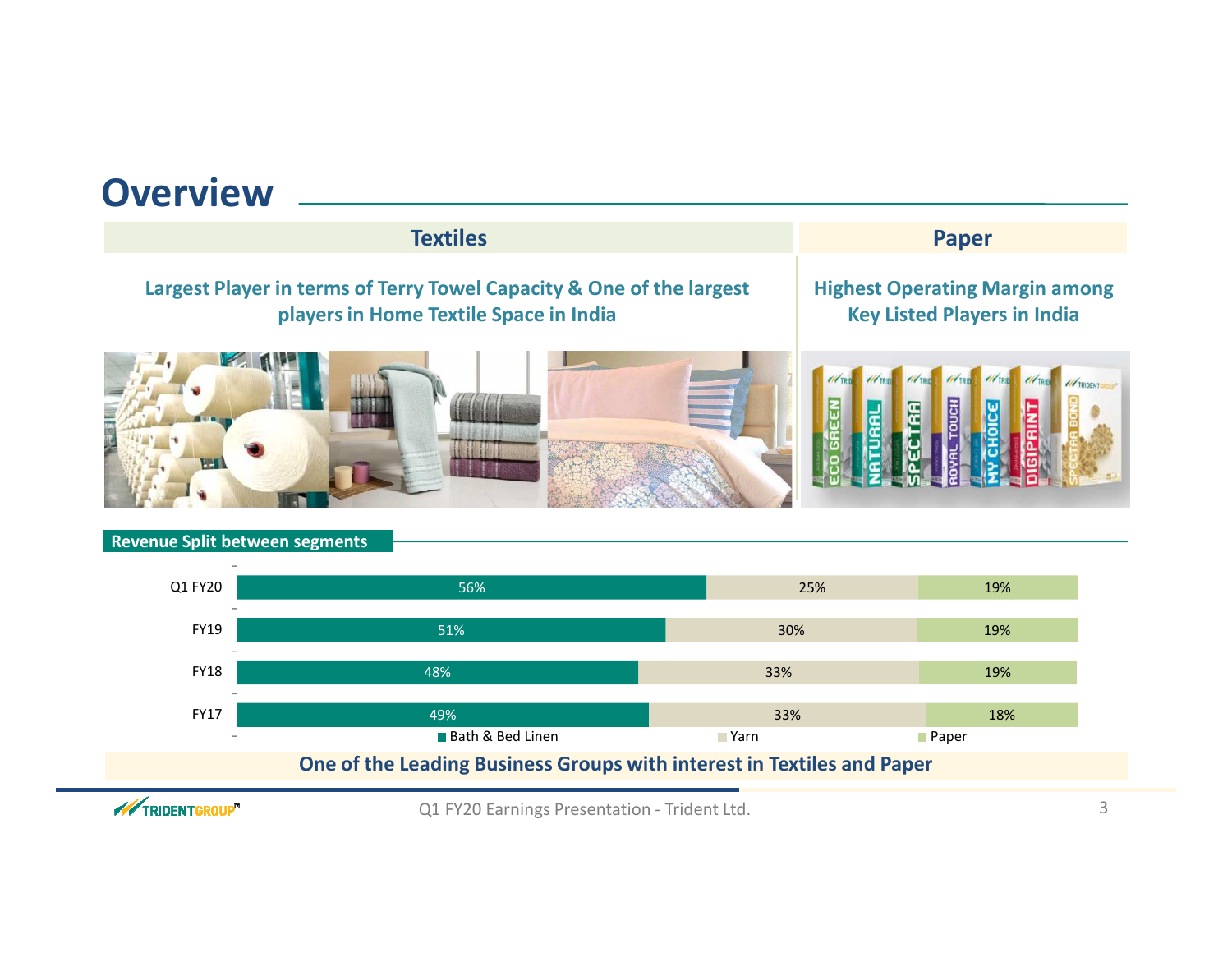### **Snapshot**

| <b>Key Market Statistics</b>         | 02-August-2019   |
|--------------------------------------|------------------|
| <b>BSE Ticker</b>                    | 521064           |
| <b>NSE Ticker</b>                    | <b>Trident</b>   |
| <b>Bloomberg Code</b>                | <b>TRID:IN</b>   |
| Reuters                              | <b>TRIE.NS</b>   |
| Market Price (Rs)                    | 53.70            |
| Market Cap (INR Crore / USD Mn)      | 2737/393         |
| Number of Outstanding Shares (Crore) | 50.96            |
| Face Value                           | Rs. 10 per share |
| 52-week High / Low (Rs.)             | 75.60 / 52.15    |

#### **Shareholding Pattern – 30th June, 2019**

| <b>Category</b> | <b>June, 2019</b> | <b>March, 2019</b> |
|-----------------|-------------------|--------------------|
| Promoters       | 71.06%            | 70.77%             |
| Institutions    | 3.23%             | 2.96%              |
| <b>Public</b>   | 25.71%            | 28.61%             |

| <b>Global Presence</b>              |                                                            |
|-------------------------------------|------------------------------------------------------------|
| Corporate Office:                   | Ludhiana, Punjab                                           |
| <b>Manufacturing Facilities at:</b> | Sanghera & Dhaula, Punjab<br>Budni, Madhya Pradesh         |
| Marketing Offices (India):          | Mumbai, Gurgaon<br>Kolkata, Bengaluru                      |
| Marketing Offices (Intl.):          | <b>New York, United States</b><br>Cheshire, United Kingdom |



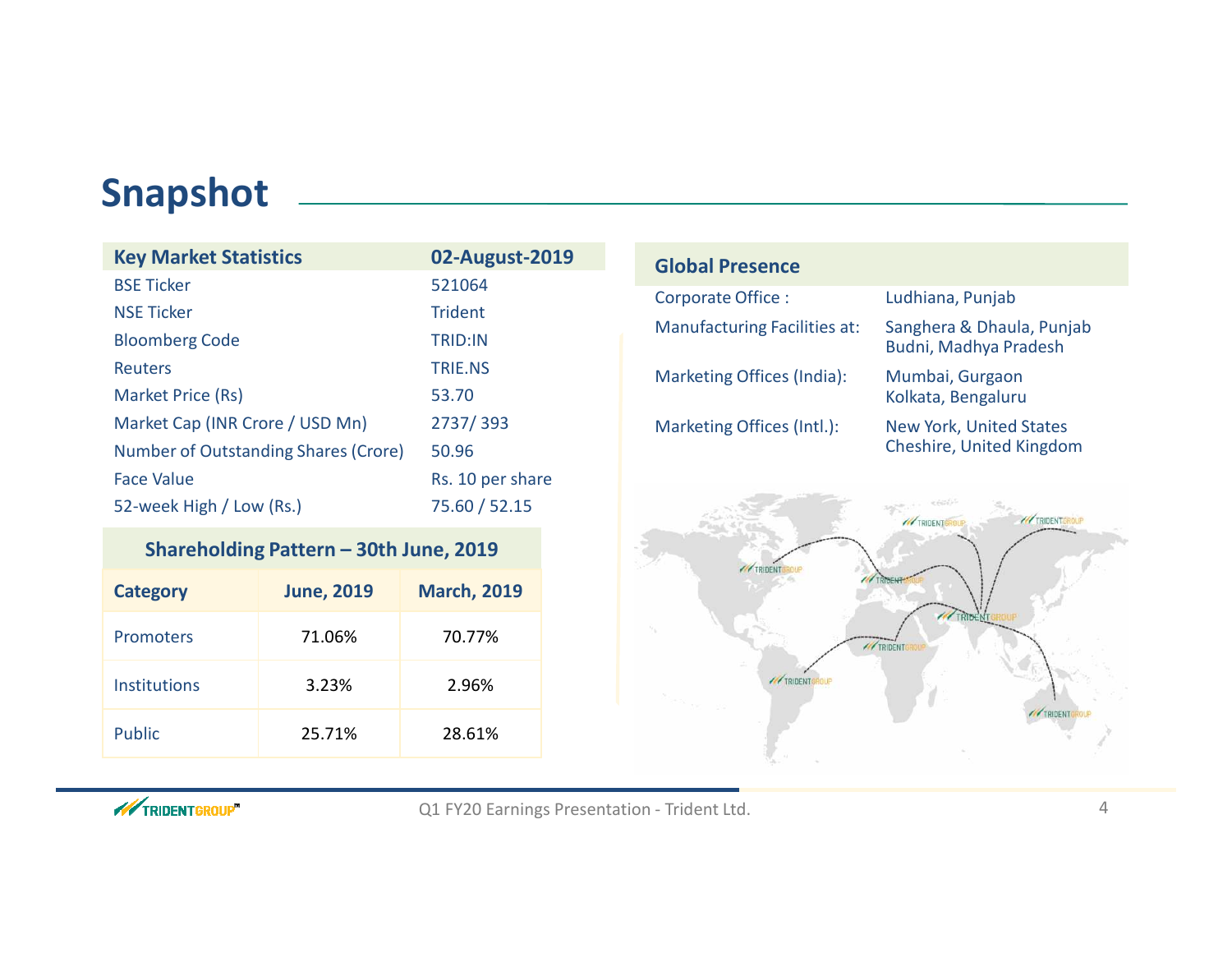### **Evolution**



**WEIGHTGROUP**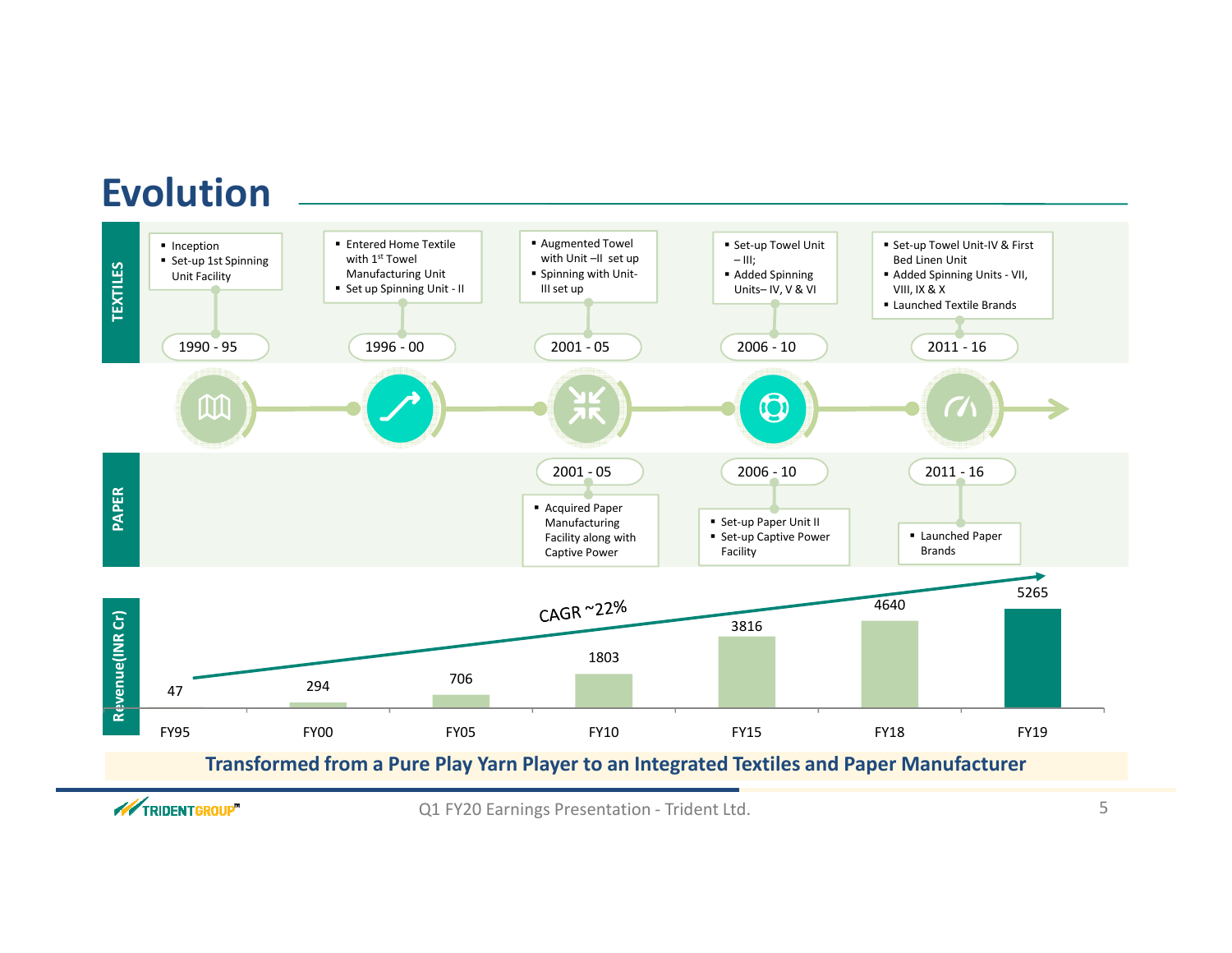## **Key Highlights - P&L**

| <b>Q1FY20</b>                |                     |  |  |  |
|------------------------------|---------------------|--|--|--|
| <b>TOTAL INCOME (INR CR)</b> | PBT (INR CR)        |  |  |  |
| 1313 +15%                    | 183 +123%           |  |  |  |
| Q1FY19: 1140                 | Q1FY19:82           |  |  |  |
|                              |                     |  |  |  |
| <b>EBIDTA (INR CR)</b>       | <b>PAT (INR CR)</b> |  |  |  |
| 304 +50%                     | 123 +108%           |  |  |  |
| Q1FY19:203                   | Q1FY19:59           |  |  |  |
|                              |                     |  |  |  |
| <b>EBIT (INR CR)</b>         | <b>EPS (INR)</b>    |  |  |  |
| 219 +100%                    | $2.42 + 110%$       |  |  |  |
| Q1FY19:109                   | Q1FY19:1.15         |  |  |  |

- **Revenue for the quarter stood at INR <sup>1313</sup> crores registering <sup>a</sup> growth of 15% Y-o-Y as compared toINR <sup>1140</sup> Crores in Q1FY19.**
- **Bath Linen segment registering capacity utilizationof 56% in Q1 FY20**
- Targeting key retailers in US and focusing on major markets in Europe has helped us in improving the volumes in Home Textiles segment
- EBITDA stood at INR <sup>304</sup> crores marking improvement of 50% Y-o-Y in Q1FY20 compared to INR <sup>203</sup> crores in Q1FY19. EBITDA Margin stood at 23.15% in Q1FY20
- **PAT of INR 123 crores with ~9.4% PAT Margin in Q1** FY20.
- EPS stood at INR 2.42 in Q1FY20, marking animprovement of 110% Y-o-Y.

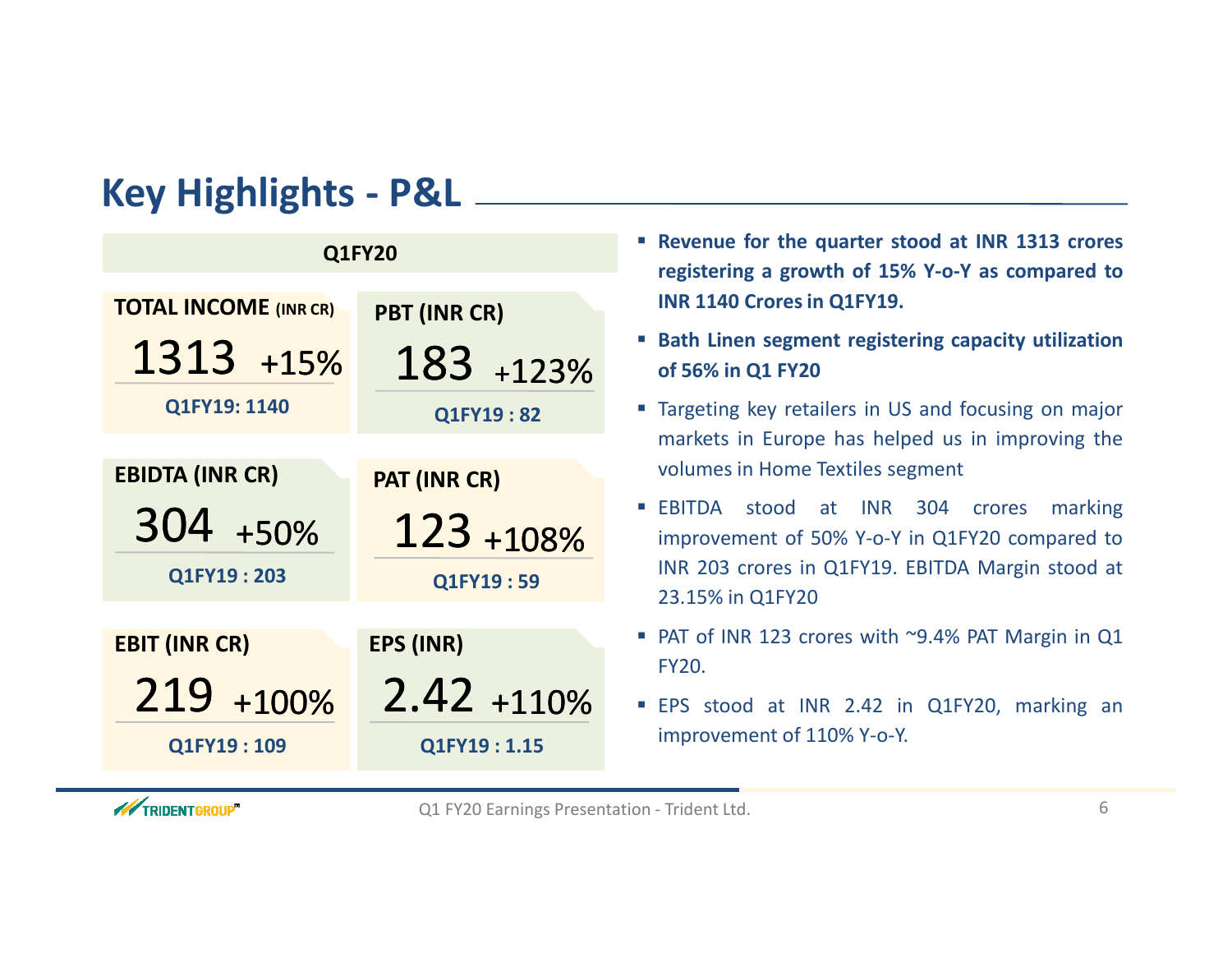## **Key Highlights - B/S**



#### **Finance costs for Q1 FY20 stood at INR 35.84 crore**

- **Repayment of Long Term Debt of INR <sup>93</sup> Crore inQ1 FY20 ; Net Debt reduced by INR <sup>420</sup> Crore**
- **Cash Profit of INR <sup>208</sup> Crore during Q1FY20**



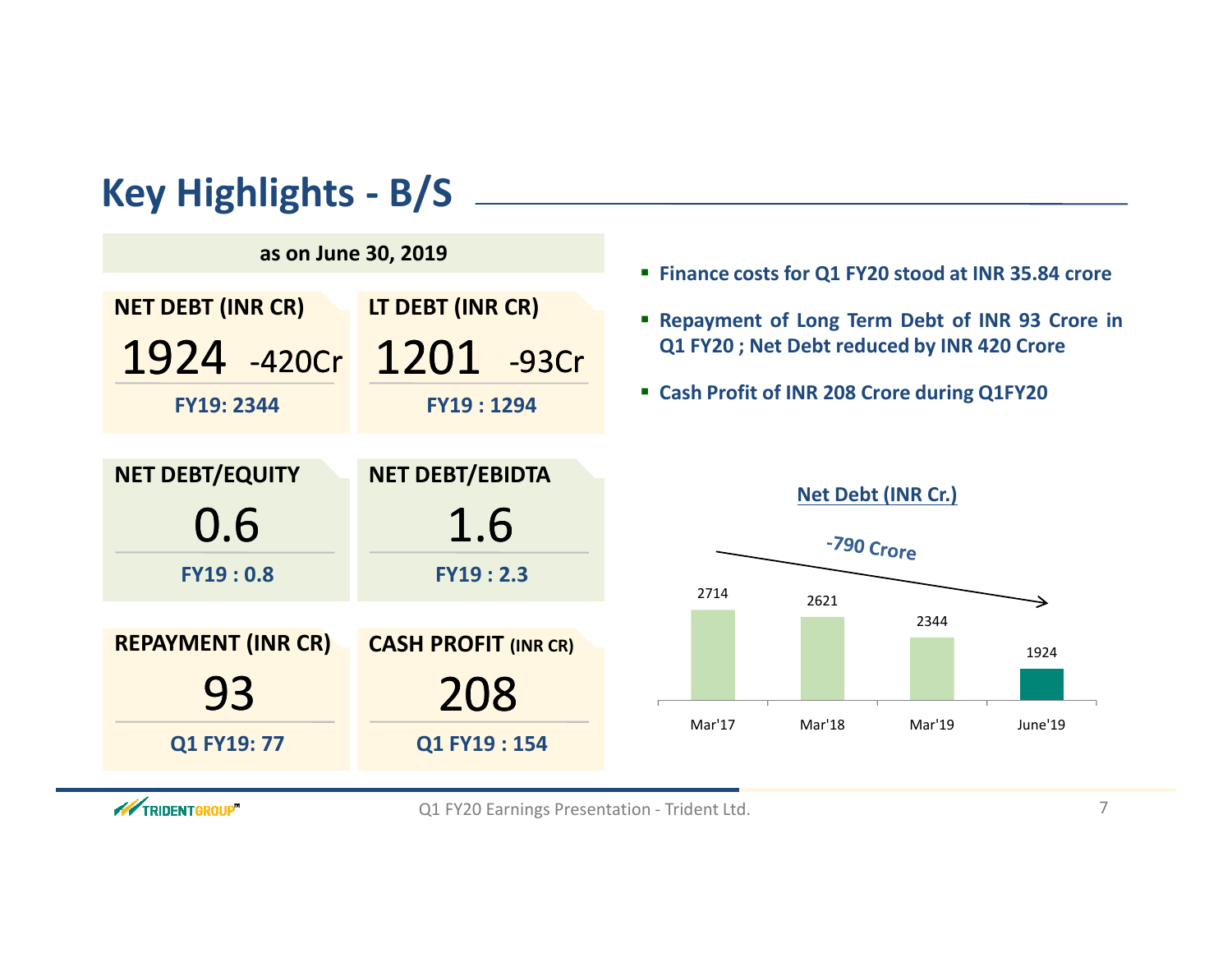# **P&L Statement (S)**

| <b>Particulars</b>       | <b>Q1 FY20</b> | <b>Q4 FY19</b> | <b>Shift</b> | <b>Q1 FY19</b> | <b>Shift</b> | <b>FY19</b> | <b>FY18</b> | <b>Shift</b> |
|--------------------------|----------------|----------------|--------------|----------------|--------------|-------------|-------------|--------------|
| <b>Total Income</b>      | 1,313.1        | 1,416.5        | $-7.3%$      | 1140.0         | 15.2%        | 5265.3      | 4640.3      | 13.5%        |
| <b>EBITDA</b>            | 303.9          | 268.1          | 13.4%        | 203.1          | 49.7%        | 1023.1      | 914.0       | 11.9%        |
| <b>EBITDA %</b>          | 23.1%          | 18.9%          | $+420bps$    | 17.8%          | $+530bps$    | 19.4%       | 19.7%       | $-30bps$     |
| Depreciation             | 84.6           | 88.6           | $-4.5%$      | 94.4           | $-10.3%$     | 363.9       | 404.0       | $-9.9%$      |
| <b>EBIT</b>              | 219.3          | 179.4          | 22.2%        | 108.7          | 101.8%       | 659.2       | 510.0       | 29.2%        |
| <b>Finance Cost</b>      | 35.8           | 32.4           | 10.8%        | 27.1           | 32.5%        | 112.3       | 118.2       | $-5.0%$      |
| <b>Profit Before Tax</b> | 183.5          | 147.1          | 24.8%        | 81.6           | 124.8%       | 546.9       | 391.8       | 39.6%        |
| <b>Profit After Tax</b>  | 123.2          | 92.6           | 33.0%        | 58.5           | 110.6%       | 370.9       | 265.9       | 39.5%        |
| EPS (INR)                | 2.42           | 1.82           | 33.0%        | 1.15           | 110.4%       | 7.28        | 5.22        | 39.5%        |
| <b>Cash Profit</b>       | 207.9          | 181.2          | 14.7%        | 152.9          | 36.0%        | 734.8       | 669.9       | 9.7%         |

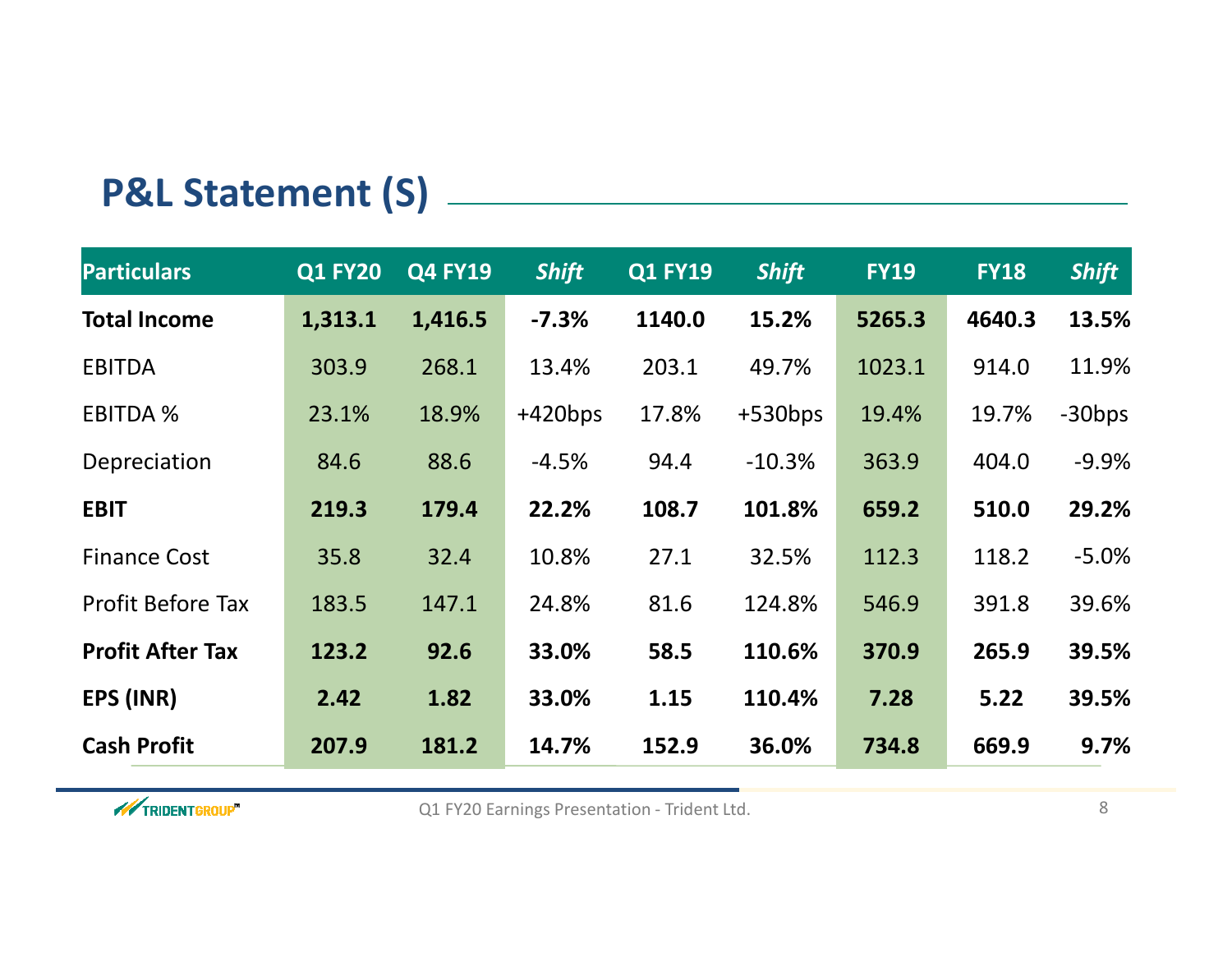| <b>Dividend Payout</b> |  |
|------------------------|--|
|------------------------|--|

| <b>Year</b>        | <b>Total Div%</b>              | Div. Amt.<br>(INR Per Share) | <b>Type</b>             | %age |
|--------------------|--------------------------------|------------------------------|-------------------------|------|
| <b>Q1 FY20</b>     | 9%                             | $0.9/-$                      | $1st$ Interim           | 9%   |
|                    |                                |                              | $1st$ Interim           | 6%   |
| <b>FY19</b>        |                                |                              | 2 <sup>nd</sup> Interim | 6%   |
| 30%                | $3.00/-$                       | 3 <sup>rd</sup> Interim      | 12%                     |      |
|                    |                                | Final                        | 6%                      |      |
|                    | 15%<br>$1.50/-$<br><b>FY18</b> |                              | $1st$ Interim           | 6%   |
|                    |                                |                              | 2 <sup>nd</sup> Interim | 6%   |
|                    |                                | Final                        | 3%                      |      |
| 15%<br><b>FY17</b> |                                | 1 <sup>st</sup> Interim      | 6%                      |      |
|                    | $1.50/-$                       |                              | 2 <sup>nd</sup> Interim | 6%   |
|                    |                                |                              | Final                   | 3%   |

*\*Dividend Distribution Policy is available at www.tridentindia.com*





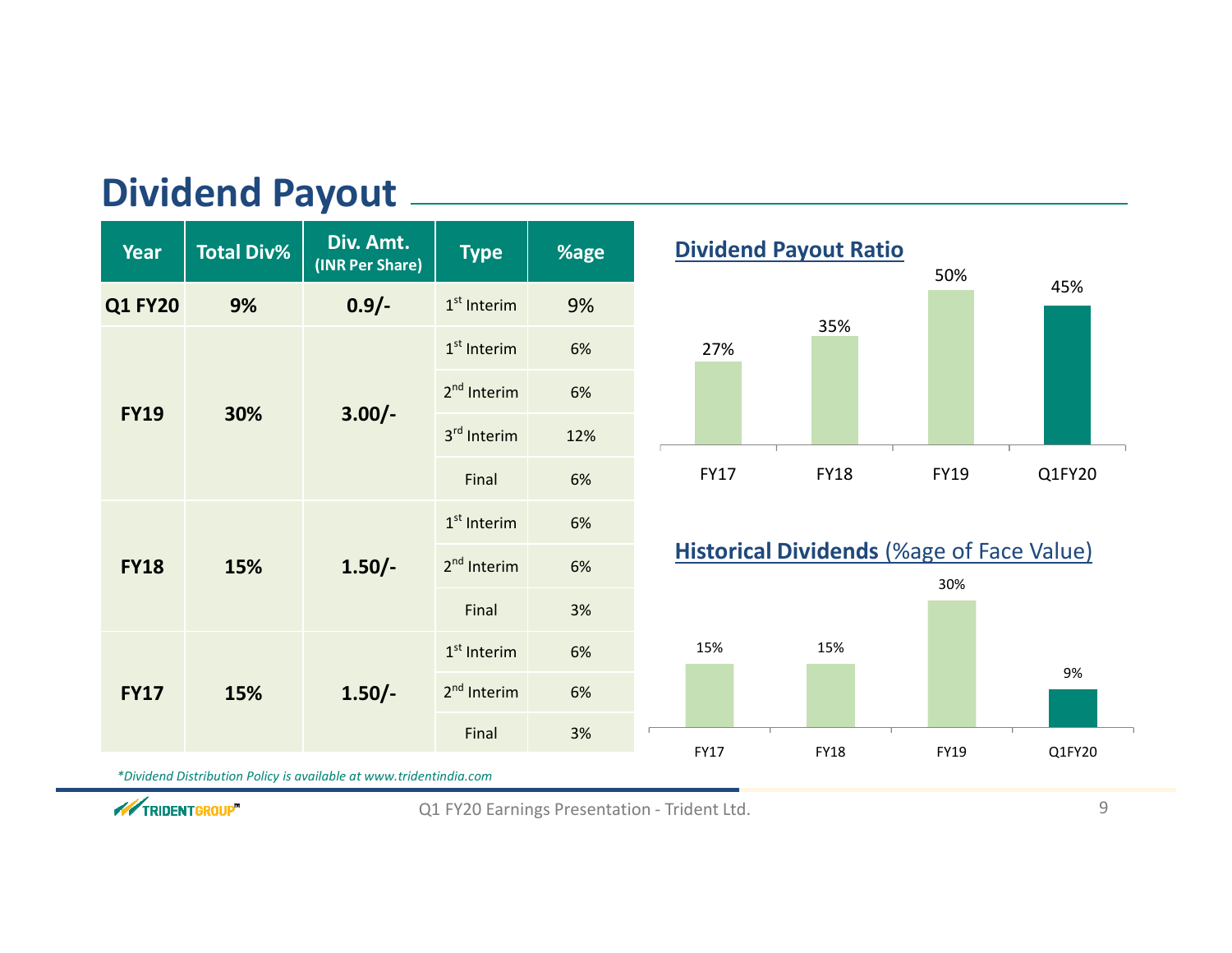### **Management Comment**

**Commenting on the performance, Mr. Rajinder Gupta, Chairman at Trident Group said:**

"The year has started on a strong note with healthy operational and financial *performance during the quarter. Given our overall thrust on efficiencies, marketing and cost rationalization, we believe we could sustain the momentum in the coming quarters.*

We would continue to focus on improving our utilization rates of home *textiles, generating free cash and through prudent financial management deliver even better results to our shareholders."*

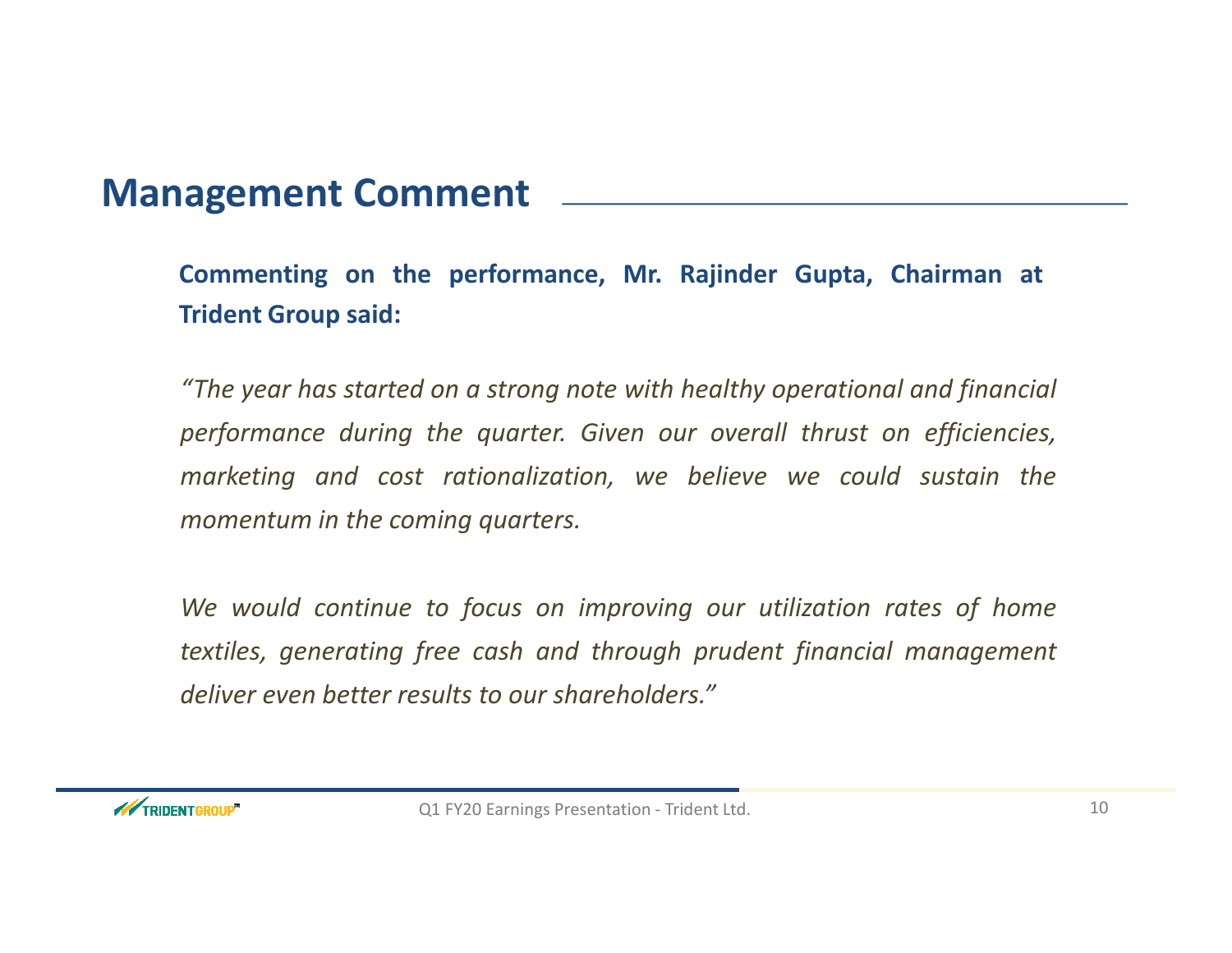### **Textile - Financials**



// TRIDENTGROUP"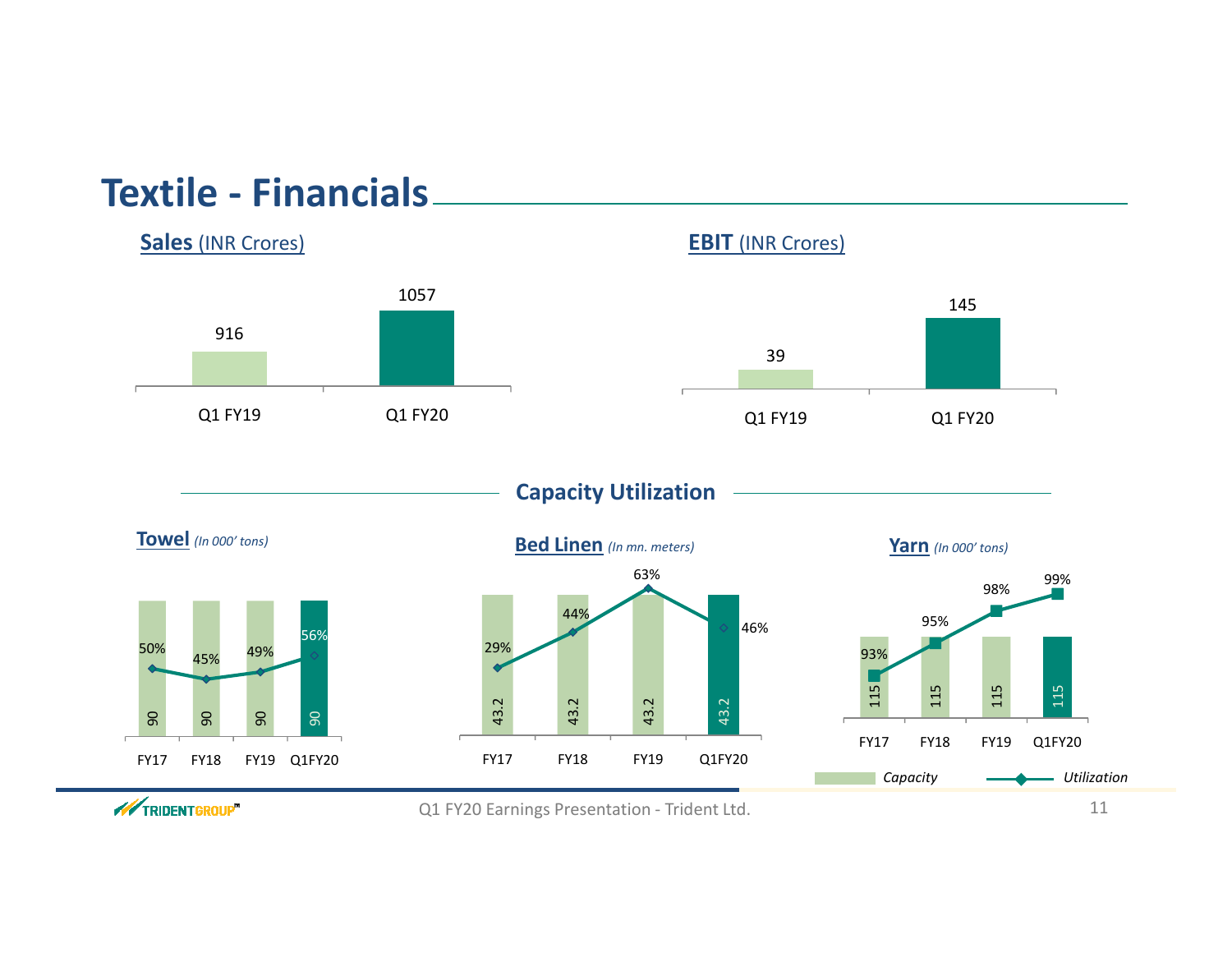### **Paper - Financials**





#### **Capacity Utilization** (Tonnage Basis)







#### **Copier v/s Non-Copier**



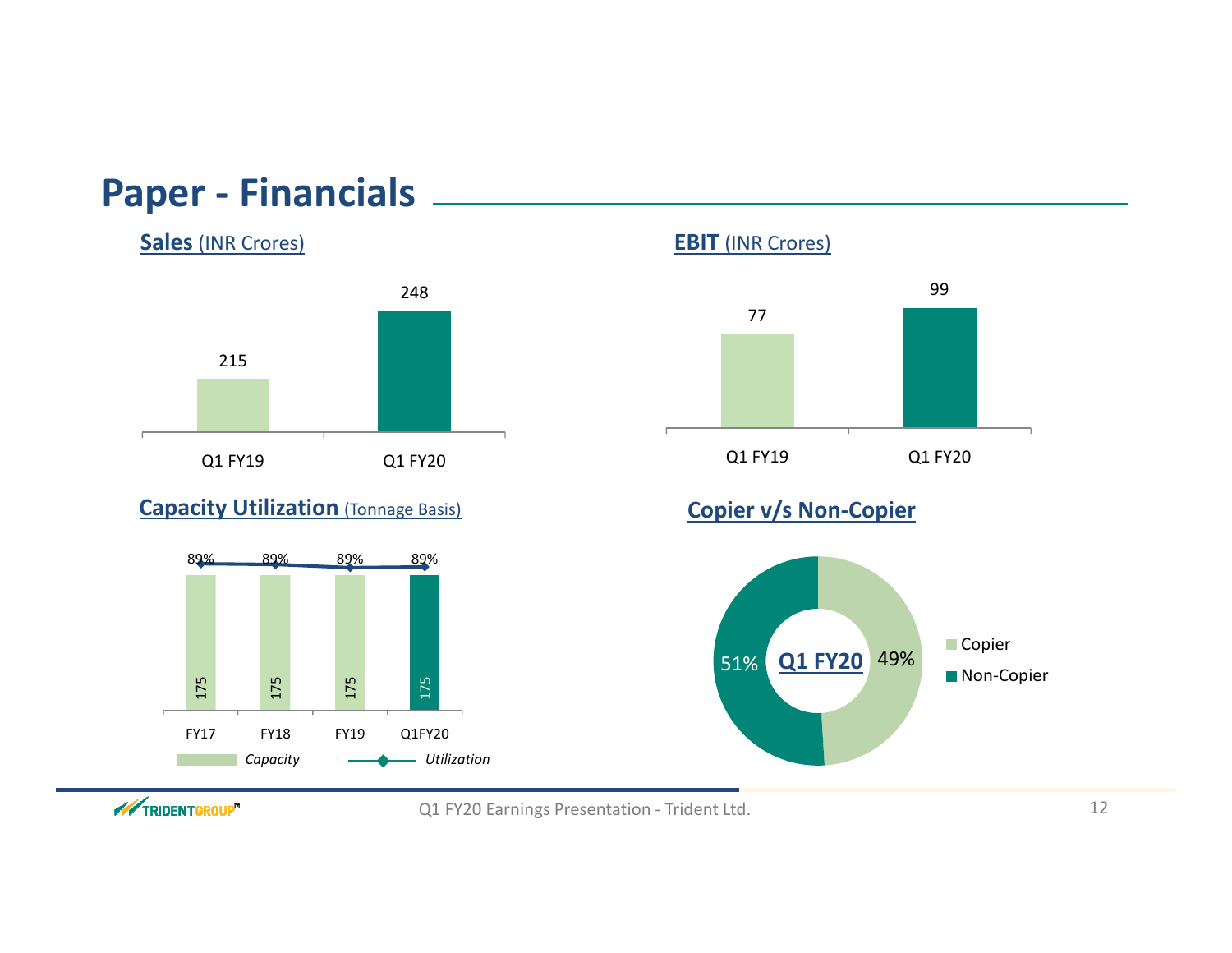## **Financial Performance**

#### **Revenue (INR Cr)**





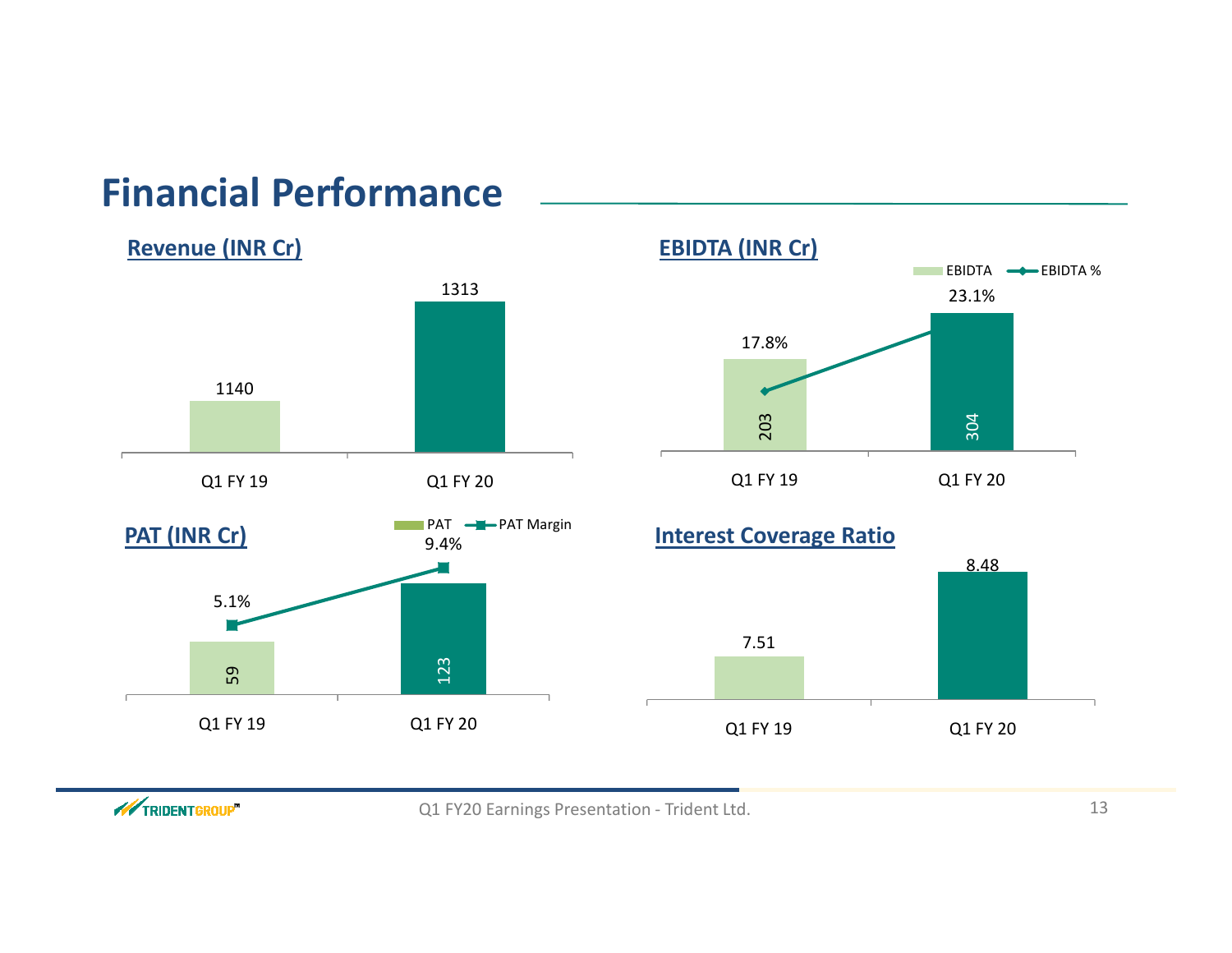### **Financial Performance**



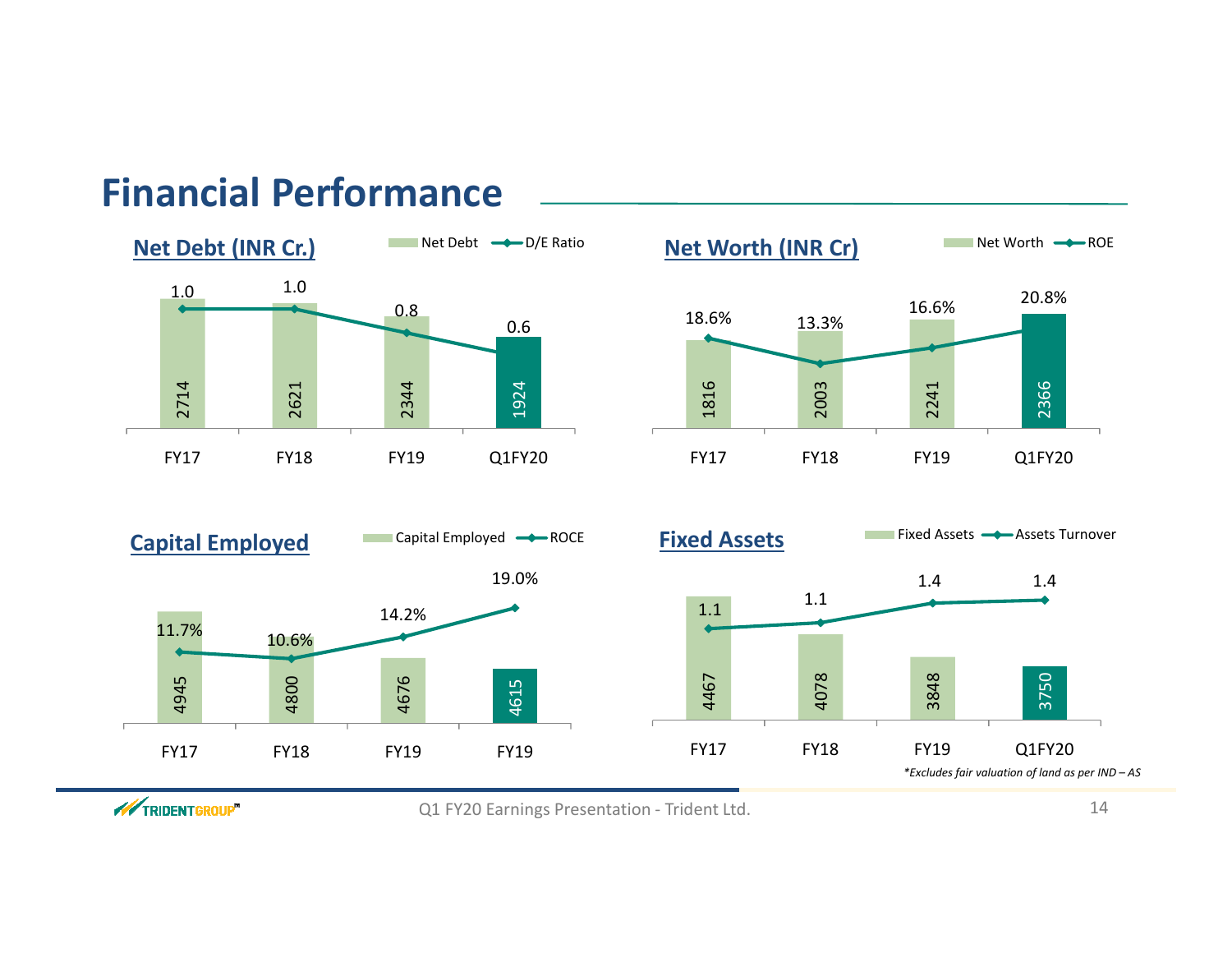## **Key Ratios**

| <b>Particulars (INR crore)</b>                                                                                  | <b>Q1 FY20</b>                               | <b>FY19</b>                                  | <b>FY18</b>                                    |
|-----------------------------------------------------------------------------------------------------------------|----------------------------------------------|----------------------------------------------|------------------------------------------------|
| <b>Return on Capital Employed*</b>                                                                              | 19.0%                                        | 14.2%                                        | 10.6%                                          |
| <b>Return on Equity*</b>                                                                                        | 20.8%                                        | 16.6%                                        | 13.3%                                          |
| <b>Interest Coverage</b>                                                                                        | 8.5                                          | 8.7                                          | 7.7                                            |
| <b>Net Debt to Equity</b>                                                                                       | 0.6                                          | 0.8                                          | 1.0                                            |
| Net Debt / EBITDA                                                                                               | 1.6                                          | 2.3                                          | 2.9                                            |
|                                                                                                                 |                                              |                                              | *Excludes fair valuation of land as per IND-AS |
| " CRISIL AA-/ CARE AA- (LT Bank Facilities)<br>Credit<br>Rating:<br>" CRISIL A1+/ CARE A1+ (ST Bank Facilities) | Rating:<br>CP                                | $\blacksquare$ CRISIL A1+/<br><b>IND A1+</b> |                                                |
| <b>WEIGHTEROUP</b>                                                                                              | Q1 FY20 Earnings Presentation - Trident Ltd. |                                              | 15                                             |